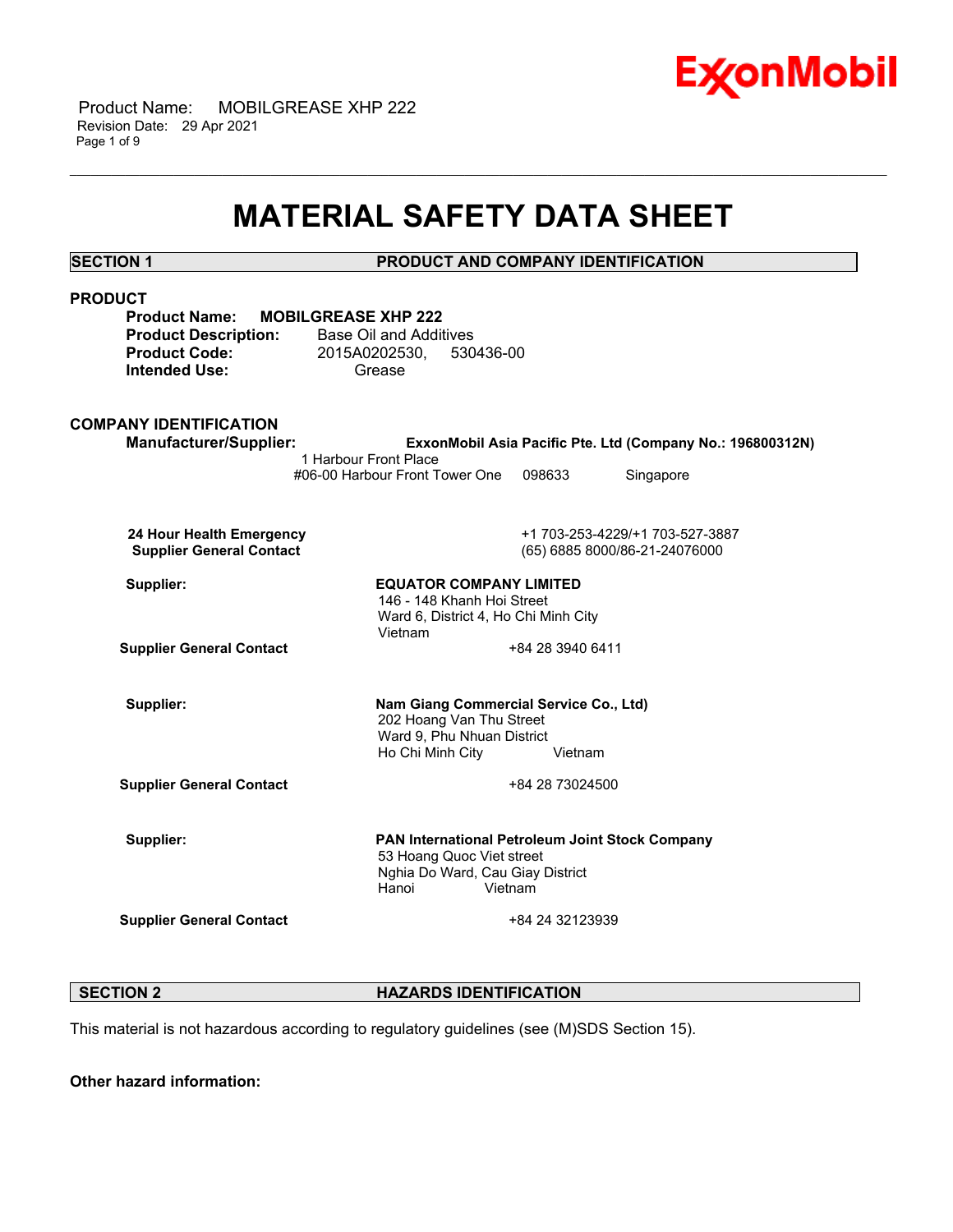

 Product Name: MOBILGREASE XHP 222 Revision Date: 29 Apr 2021 Page 2 of 9

#### **PHYSICAL / CHEMICAL HAZARDS**

No significant hazards.

#### **HEALTH HAZARDS**

 High-pressure injection under skin may cause serious damage. Excessive exposure may result in eye, skin, or respiratory irritation.

\_\_\_\_\_\_\_\_\_\_\_\_\_\_\_\_\_\_\_\_\_\_\_\_\_\_\_\_\_\_\_\_\_\_\_\_\_\_\_\_\_\_\_\_\_\_\_\_\_\_\_\_\_\_\_\_\_\_\_\_\_\_\_\_\_\_\_\_\_\_\_\_\_\_\_\_\_\_\_\_\_\_\_\_\_\_\_\_\_\_\_\_\_\_\_\_\_\_\_\_\_\_\_\_\_\_\_\_\_\_\_\_\_\_\_\_\_\_

#### **ENVIRONMENTAL HAZARDS**

No significant hazards.

**NOTE:** This material should not be used for any other purpose than the intended use in Section 1 without expert advice. Health studies have shown that chemical exposure may cause potential human health risks which may vary from person to person.

# **SECTION 3 COMPOSITION / INFORMATION ON INGREDIENTS**

This material is defined as a mixture.

#### **Hazardous Substance(s) or Complex Substance(s) required for disclosure**

| <b>Name</b>                                    | CAS#       | Concentration* | <b>GHS Hazard Codes</b> |
|------------------------------------------------|------------|----------------|-------------------------|
| BENZENAMINE, N-PHENYL-, REACTION PRODUCTS WITH | 68411-46-1 | $- < 5\%$      | H316, H402, H412        |
| 2.4.4-TRIMETHYLPENTENE                         |            |                |                         |
| INAPHTHENIC ACIDS. ZINC SALTS                  | 12001-85-3 | $0.1 - 5.1\%$  | H317, H319(2A), H401,   |
|                                                |            |                | H411                    |
| <b>IZINC DIALKYL DITHIOPHOSPHATE</b>           | 68457-79-4 | $-52.5\%$      | H315, H318, H401, H411  |

\* All concentrations are percent by weight unless material is a gas. Gas concentrations are in percent by volume.

| <b>FIRST AID MEASURES</b><br>SECTION 4 |  |
|----------------------------------------|--|
|----------------------------------------|--|

#### **INHALATION**

Under normal conditions of intended use, this material is not expected to be an inhalation hazard.

#### **SKIN CONTACT**

Wash contact areas with soap and water. If product is injected into or under the skin, or into any part of the body, regardless of the appearance of the wound or its size, the individual should be evaluated immediately by a physician as a surgical emergency. Even though initial symptoms from high pressure injection may be minimal or absent, early surgical treatment within the first few hours may significantly reduce the ultimate extent of injury.

# **EYE CONTACT**

Flush thoroughly with water. If irritation occurs, get medical assistance.

#### **INGESTION**

First aid is normally not required. Seek medical attention if discomfort occurs.

#### **NOTE TO PHYSICIAN**

None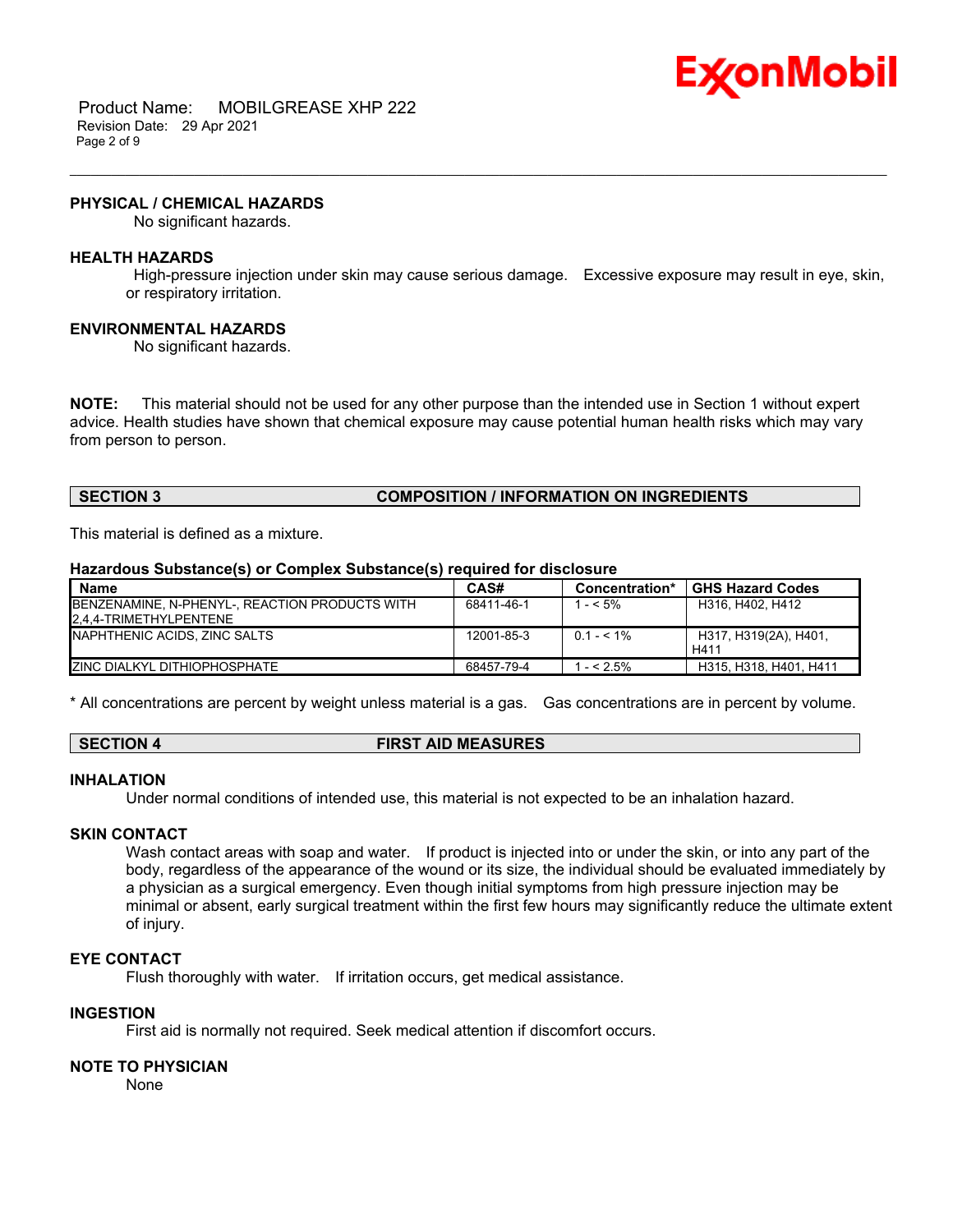

 Product Name: MOBILGREASE XHP 222 Revision Date: 29 Apr 2021 Page 3 of 9

#### **SECTION 5 FIRE FIGHTING MEASURES**

\_\_\_\_\_\_\_\_\_\_\_\_\_\_\_\_\_\_\_\_\_\_\_\_\_\_\_\_\_\_\_\_\_\_\_\_\_\_\_\_\_\_\_\_\_\_\_\_\_\_\_\_\_\_\_\_\_\_\_\_\_\_\_\_\_\_\_\_\_\_\_\_\_\_\_\_\_\_\_\_\_\_\_\_\_\_\_\_\_\_\_\_\_\_\_\_\_\_\_\_\_\_\_\_\_\_\_\_\_\_\_\_\_\_\_\_\_\_

#### **EXTINGUISHING MEDIA**

**Appropriate Extinguishing Media:** Use water fog, foam, dry chemical or carbon dioxide (CO2) to extinguish flames.

**Inappropriate Extinguishing Media:** Straight Streams of Water

#### **FIRE FIGHTING**

**Fire Fighting Instructions:** Evacuate area. Prevent runoff from fire control or dilution from entering streams, sewers, or drinking water supply. Firefighters should use standard protective equipment and in enclosed spaces, self-contained breathing apparatus (SCBA). Use water spray to cool fire exposed surfaces and to protect personnel.

**Hazardous Combustion Products:** Aldehydes, Incomplete combustion products, Oxides of carbon, Smoke, Fume, Sulfur oxides

#### **FLAMMABILITY PROPERTIES**

**Flash Point [Method]:** >204°C (399°F) [EST. FOR OIL, ASTM D-92 (COC)] **Flammable Limits (Approximate volume % in air):** LEL: N/D UEL: N/D **Autoignition Temperature:** N/D

**SECTION 6 ACCIDENTAL RELEASE MEASURES**

### **NOTIFICATION PROCEDURES**

In the event of a spill or accidental release, notify relevant authorities in accordance with all applicable regulations.

#### **PROTECTIVE MEASURES**

Avoid contact with spilled material. See Section 5 for fire fighting information. See the Hazard Identification Section for Significant Hazards. See Section 4 for First Aid Advice. See Section 8 for advice on the minimum requirements for personal protective equipment. Additional protective measures may be necessary, depending on the specific circumstances and/or the expert judgment of the emergency responders.

For emergency responders: Respiratory protection: respiratory protection will be necessary only in special cases, e.g., formation of mists. Half-face or full-face respirator with filter(s) for dust/organic vapor or Self Contained Breathing Apparatus (SCBA) can be used depending on the size of spill and potential level of exposure. If the exposure cannot be completely characterized or an oxygen deficient atmosphere is possible or anticipated, SCBA is recommended. Work gloves that are resistant to hydrocarbons are recommended. Gloves made of polyvinyl acetate (PVA) are not water-resistant and are not suitable for emergency use. Chemical goggles are recommended if splashes or contact with eyes is possible. Small spills: normal antistatic work clothes are usually adequate. Large spills: full body suit of chemical resistant, antistatic material is recommended.

#### **SPILL MANAGEMENT**

**Land Spill:** Allow spilled material to solidify and scrape up with shovels into a suitable container for recycle or disposal. Scrape up spilled material with shovels into a suitable container for recycle or disposal.

**Water Spill:** Stop leak if you can do it without risk. Confine the spill immediately with booms. Warn other shipping. Skim from surface.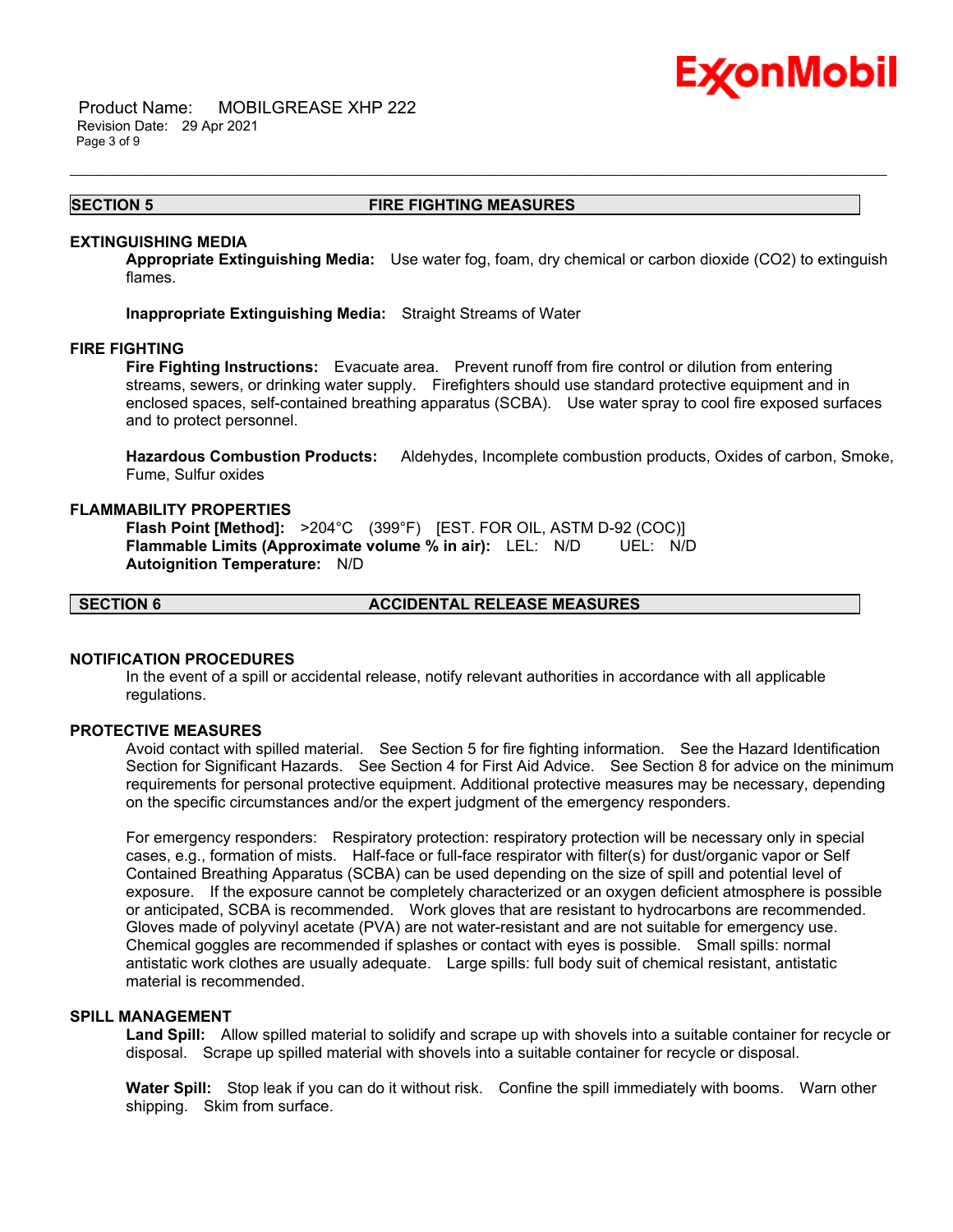

 Product Name: MOBILGREASE XHP 222 Revision Date: 29 Apr 2021 Page 4 of 9

> Water spill and land spill recommendations are based on the most likely spill scenario for this material; however, geographic conditions, wind, temperature, (and in the case of a water spill) wave and current direction and speed may greatly influence the appropriate action to be taken. For this reason, local experts should be consulted. Note: Local regulations may prescribe or limit action to be taken.

\_\_\_\_\_\_\_\_\_\_\_\_\_\_\_\_\_\_\_\_\_\_\_\_\_\_\_\_\_\_\_\_\_\_\_\_\_\_\_\_\_\_\_\_\_\_\_\_\_\_\_\_\_\_\_\_\_\_\_\_\_\_\_\_\_\_\_\_\_\_\_\_\_\_\_\_\_\_\_\_\_\_\_\_\_\_\_\_\_\_\_\_\_\_\_\_\_\_\_\_\_\_\_\_\_\_\_\_\_\_\_\_\_\_\_\_\_\_

#### **ENVIRONMENTAL PRECAUTIONS**

Prevent entry into waterways, sewers, basements or confined areas.

#### **SECTION 7 HANDLING AND STORAGE**

#### **HANDLING**

Prevent small spills and leakage to avoid slip hazard.

**Static Accumulator:** This material is not a static accumulator.

#### **STORAGE**

Do not store in open or unlabelled containers.

#### **SECTION 8 EXPOSURE CONTROLS / PERSONAL PROTECTION**

NOTE: Limits/standards shown for guidance only. Follow applicable regulations.

#### **ENGINEERING CONTROLS**

The level of protection and types of controls necessary will vary depending upon potential exposure conditions. Control measures to consider:

No special requirements under ordinary conditions of use and with adequate ventilation.

# **PERSONAL PROTECTION**

Personal protective equipment selections vary based on potential exposure conditions such as applications, handling practices, concentration and ventilation. Information on the selection of protective equipment for use with this material, as provided below, is based upon intended, normal usage.

**Respiratory Protection:** If engineering controls do not maintain airborne contaminant concentrations at a level which is adequate to protect worker health, an approved respirator may be appropriate. Respirator selection, use, and maintenance must be in accordance with regulatory requirements, if applicable. Types of respirators to be considered for this material include:

No protection is ordinarily required under normal conditions of use and with adequate ventilation.

For high airborne concentrations, use an approved supplied-air respirator, operated in positive pressure mode. Supplied air respirators with an escape bottle may be appropriate when oxygen levels are inadequate, gas/vapor warning properties are poor, or if air purifying filter capacity/rating may be exceeded.

**Hand Protection:** Any specific glove information provided is based on published literature and glove manufacturer data. Glove suitability and breakthrough time will differ depending on the specific use conditions. Contact the glove manufacturer for specific advice on glove selection and breakthrough times for your use conditions. Inspect and replace worn or damaged gloves. The types of gloves to be considered for this material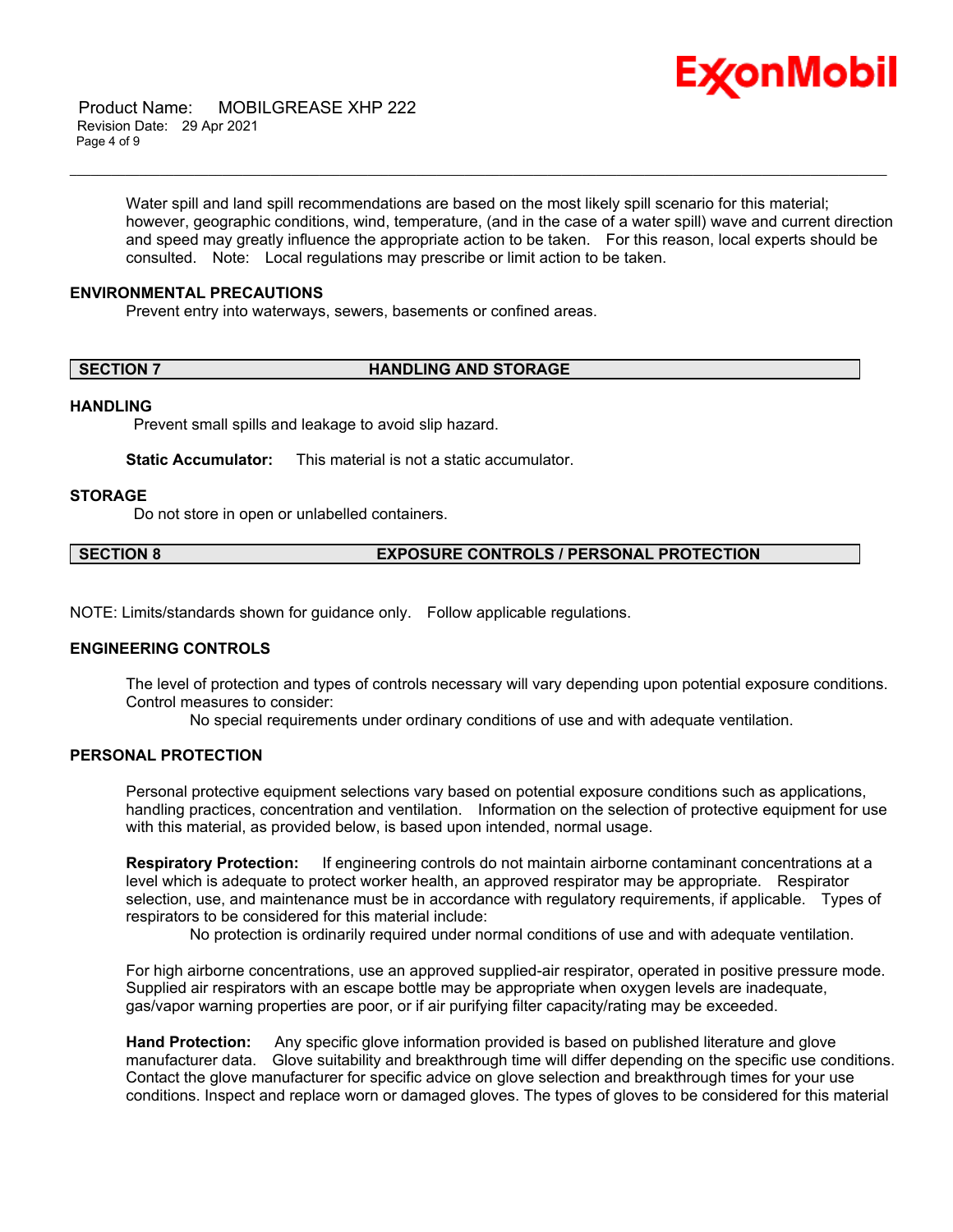

 Product Name: MOBILGREASE XHP 222 Revision Date: 29 Apr 2021 Page 5 of 9

#### include:

No protection is ordinarily required under normal conditions of use. Nitrile,Viton

\_\_\_\_\_\_\_\_\_\_\_\_\_\_\_\_\_\_\_\_\_\_\_\_\_\_\_\_\_\_\_\_\_\_\_\_\_\_\_\_\_\_\_\_\_\_\_\_\_\_\_\_\_\_\_\_\_\_\_\_\_\_\_\_\_\_\_\_\_\_\_\_\_\_\_\_\_\_\_\_\_\_\_\_\_\_\_\_\_\_\_\_\_\_\_\_\_\_\_\_\_\_\_\_\_\_\_\_\_\_\_\_\_\_\_\_\_\_

**Eye Protection:** If contact is likely, safety glasses with side shields are recommended.

**Skin and Body Protection:** Any specific clothing information provided is based on published literature or manufacturer data. The types of clothing to be considered for this material include:

 No skin protection is ordinarily required under normal conditions of use. In accordance with good industrial hygiene practices, precautions should be taken to avoid skin contact.

**Specific Hygiene Measures:** Always observe good personal hygiene measures, such as washing after handling the material and before eating, drinking, and/or smoking. Routinely wash work clothing and protective equipment to remove contaminants. Discard contaminated clothing and footwear that cannot be cleaned. Practice good housekeeping.

## **ENVIRONMENTAL CONTROLS**

 Comply with applicable environmental regulations limiting discharge to air, water and soil. Protect the environment by applying appropriate control measures to prevent or limit emissions.

#### **SECTION 9 PHYSICAL AND CHEMICAL PROPERTIES**

**Note: Physical and chemical properties are provided for safety, health and environmental considerations only and may not fully represent product specifications. Contact the Supplier for additional information.**

# **GENERAL INFORMATION**

**Physical State:** Solid **Form:** Semi-fluid **Color:** Dark Blue **Odor:** Characteristic **Odor Threshold:** N/D

#### **IMPORTANT HEALTH, SAFETY, AND ENVIRONMENTAL INFORMATION**

**Relative Density (at 15.6 °C):** 0.91 **Flammability (Solid, Gas):** N/A **Flash Point [Method]:** >204°C (399°F) [EST. FOR OIL, ASTM D-92 (COC)] **Flammable Limits (Approximate volume % in air):** LEL: N/D UEL: N/D **Autoignition Temperature:** N/D **Boiling Point / Range:** > 316°C (600°F) **Decomposition Temperature:** N/D **Vapor Density (Air = 1):** N/D **Vapor Pressure:** < 0.013 kPa (0.1 mm Hg) at 20 °C **Evaporation Rate (n-butyl acetate = 1):** N/D **pH:** N/A **Log Pow (n-Octanol/Water Partition Coefficient):** > 3.5 **Solubility in Water:** Negligible **Viscosity:** 220 cSt (220 mm2/sec) at 40 °C | >16 cSt (16 mm2/sec) at 100°C **Oxidizing Properties:** See Hazards Identification Section.

#### **OTHER INFORMATION**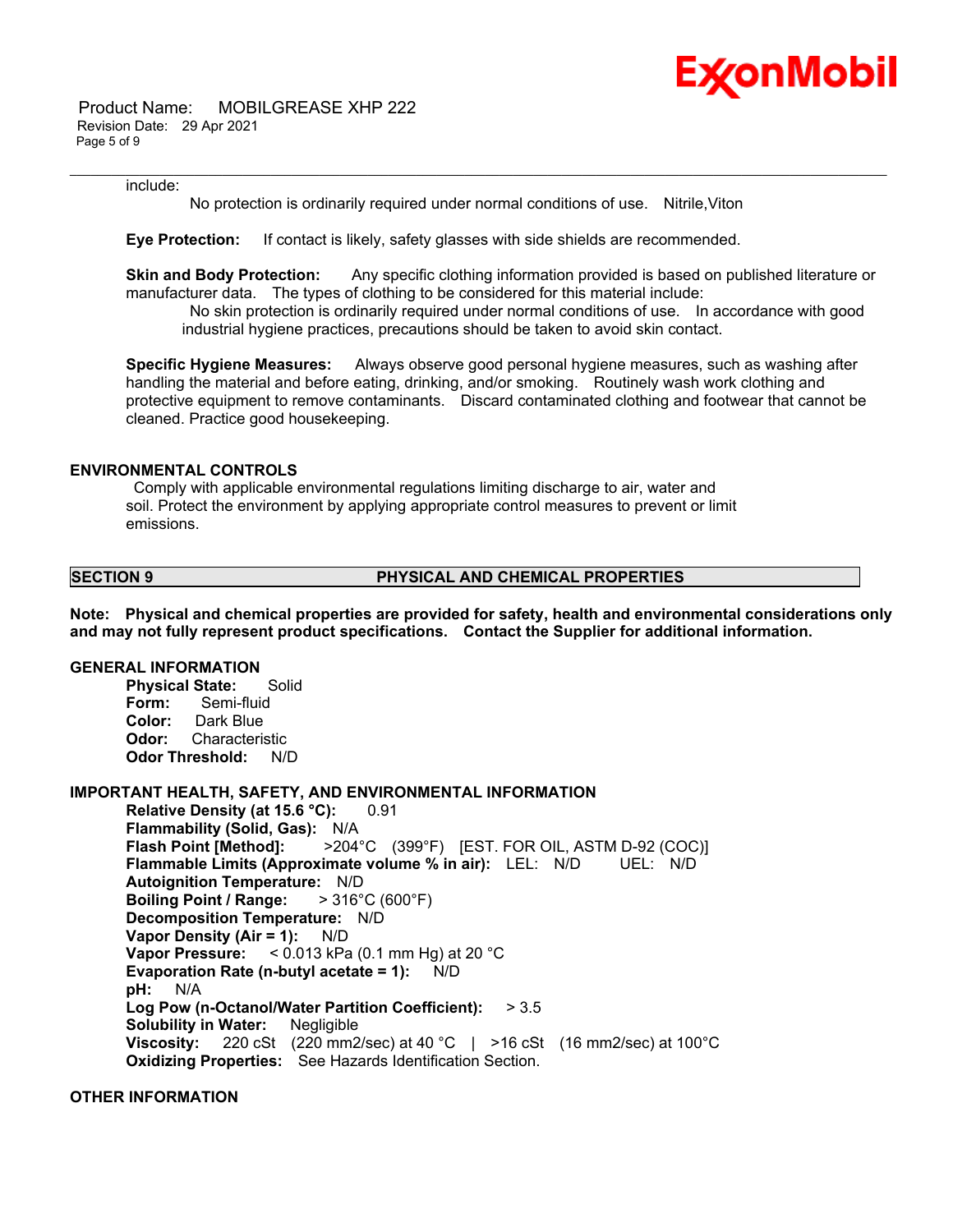

 Product Name: MOBILGREASE XHP 222 Revision Date: 29 Apr 2021 Page 6 of 9

> **Freezing Point:** N/D **Melting Point:** >260°C (500°F) **DMSO Extract (mineral oil only), IP-346:** < 3 %wt

NOTE: Most physical properties above are for the oil component in the material.

# **SECTION 10 STABILITY AND REACTIVITY**

\_\_\_\_\_\_\_\_\_\_\_\_\_\_\_\_\_\_\_\_\_\_\_\_\_\_\_\_\_\_\_\_\_\_\_\_\_\_\_\_\_\_\_\_\_\_\_\_\_\_\_\_\_\_\_\_\_\_\_\_\_\_\_\_\_\_\_\_\_\_\_\_\_\_\_\_\_\_\_\_\_\_\_\_\_\_\_\_\_\_\_\_\_\_\_\_\_\_\_\_\_\_\_\_\_\_\_\_\_\_\_\_\_\_\_\_\_\_

**STABILITY:** Material is stable under normal conditions.

**CONDITIONS TO AVOID:** Excessive heat. High energy sources of ignition.

**MATERIALS TO AVOID:** Strong oxidizers

**HAZARDOUS DECOMPOSITION PRODUCTS:** Material does not decompose at ambient temperatures.

**POSSIBILITY OF HAZARDOUS REACTIONS:** Hazardous polymerization will not occur.

# **SECTION 11 TOXICOLOGICAL INFORMATION**

#### **INFORMATION ON TOXICOLOGICAL EFFECTS**

| <b>Hazard Class</b>                                               | <b>Conclusion / Remarks</b>                                                                        |  |
|-------------------------------------------------------------------|----------------------------------------------------------------------------------------------------|--|
| Inhalation                                                        |                                                                                                    |  |
| Acute Toxicity: No end point data for<br>lmaterial.               | Minimally Toxic. Based on assessment of the components.                                            |  |
| Irritation: No end point data for material.                       | Negligible hazard at ambient/normal handling temperatures.                                         |  |
| Ingestion                                                         |                                                                                                    |  |
| Acute Toxicity: No end point data for<br>Imaterial.               | Minimally Toxic. Based on assessment of the components.                                            |  |
| <b>Skin</b>                                                       |                                                                                                    |  |
| Acute Toxicity: No end point data for<br>lmaterial.               | Minimally Toxic. Based on assessment of the components.                                            |  |
| Skin Corrosion/Irritation: No end point data<br>lfor material.    | Negligible irritation to skin at ambient temperatures. Based on<br>assessment of the components.   |  |
| Eye                                                               |                                                                                                    |  |
| Serious Eye Damage/Irritation: No end point<br>data for material. | May cause mild, short-lasting discomfort to eyes. Based on<br>assessment of the components.        |  |
| <b>Sensitization</b>                                              |                                                                                                    |  |
| Respiratory Sensitization: No end point data<br>for material.     | Not expected to be a respiratory sensitizer.                                                       |  |
| Skin Sensitization: No end point data for<br>lmaterial.           | Not expected to be a skin sensitizer. Based on assessment of the<br>components.                    |  |
| Aspiration: Data available.                                       | Not expected to be an aspiration hazard. Based on physico-<br>chemical properties of the material. |  |
| Germ Cell Mutagenicity: No end point data<br>lfor material.       | Not expected to be a germ cell mutagen. Based on assessment of<br>the components.                  |  |
| Carcinogenicity: No end point data for<br>lmaterial.              | Not expected to cause cancer. Based on assessment of the<br>components.                            |  |
| Reproductive Toxicity: No end point data<br>lfor material.        | Not expected to be a reproductive toxicant. Based on assessment<br>of the components.              |  |
| <b>Lactation:</b> No end point data for material.                 | Not expected to cause harm to breast-fed children.                                                 |  |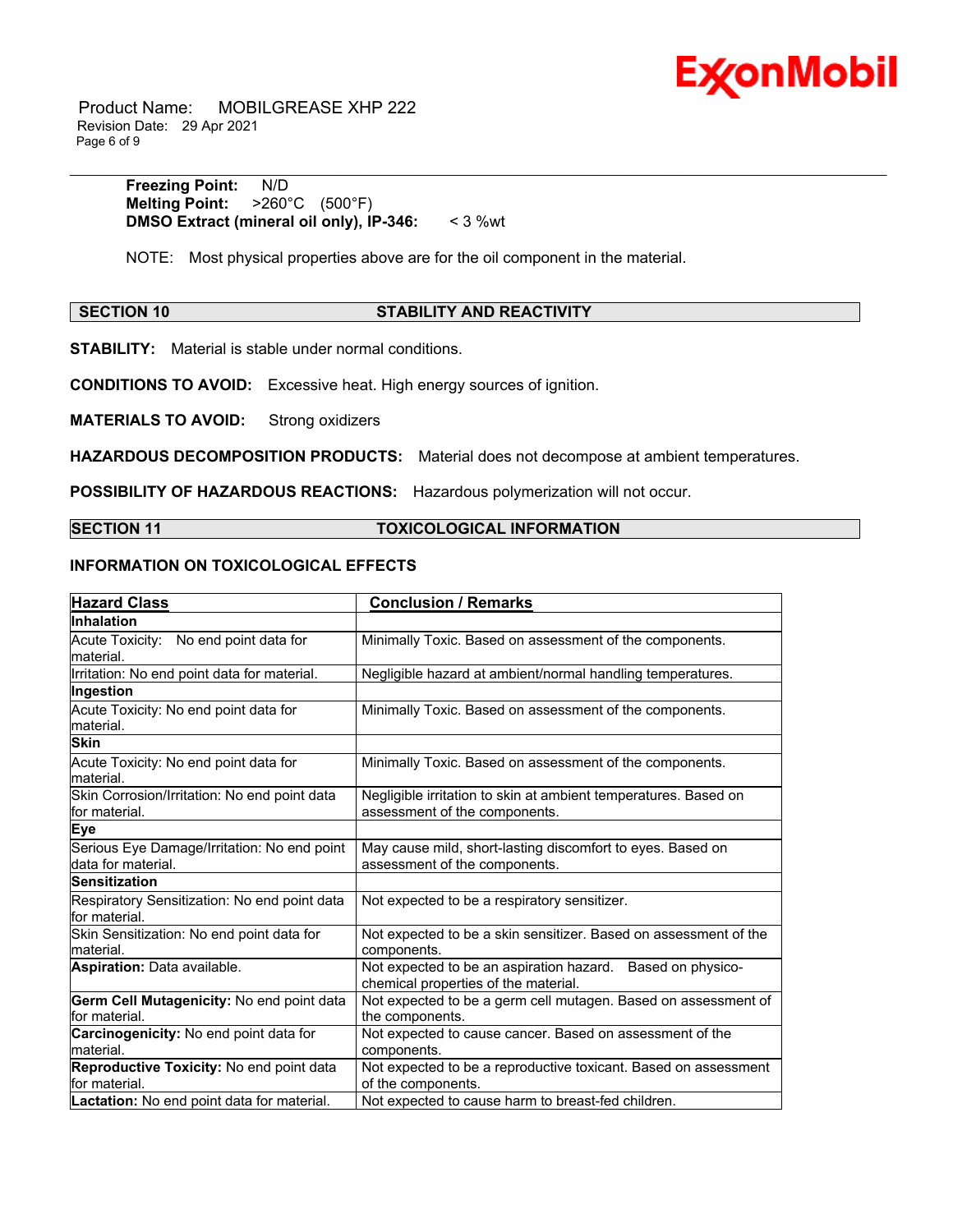

 Product Name: MOBILGREASE XHP 222 Revision Date: 29 Apr 2021 Page 7 of 9

| Specific Target Organ Toxicity (STOT)                 |                                                                                                                   |
|-------------------------------------------------------|-------------------------------------------------------------------------------------------------------------------|
| Single Exposure: No end point data for<br>material.   | Not expected to cause organ damage from a single exposure.                                                        |
| Repeated Exposure: No end point data for<br>material. | Not expected to cause organ damage from prolonged or repeated<br>exposure. Based on assessment of the components. |

# **OTHER INFORMATION**

#### **For the product itself:**

Component concentrations in this formulation would not be expected to cause skin sensitization, based on tests of the components, this formulation, or similar formulations.

## **Contains:**

Base oil severely refined: Not carcinogenic in animal studies. Representative material passes IP-346, Modified Ames test, and/or other screening tests. Dermal and inhalation studies showed minimal effects; lung non-specific infiltration of immune cells, oil deposition and minimal granuloma formation. Not sensitizing in test animals.

C.I. Solvent blue: Positive in the Ames and Mouse Lymphoma mutagenicity assay.

## **IARC Classification:**

**The following ingredients are cited on the lists below:** None.

|              | --REGULATORY LISTS SEARCHED-- |              |  |
|--------------|-------------------------------|--------------|--|
| 1 = $IARC 1$ | $2 = IARC 2A$                 | $3 = IARC2B$ |  |

## **SECTION 12 ECOLOGICAL INFORMATION**

 The information given is based on data for the material, components of the material, or for similar materials, through the application of bridging principals.

#### **ECOTOXICITY**

Material -- Not expected to be harmful to aquatic organisms.

#### **MOBILITY**

 Base oil component -- Low solubility and floats and is expected to migrate from water to the land. Expected to partition to sediment and wastewater solids.

# **PERSISTENCE AND DEGRADABILITY**

**Biodegradation:**

Base oil component -- Expected to be inherently biodegradable

# **BIOACCUMULATION POTENTIAL**

 Base oil component -- Has the potential to bioaccumulate, however metabolism or physical properties may reduce the bioconcentration or limit bioavailability.

# **SECTION 13 DISPOSAL CONSIDERATIONS**

Disposal recommendations based on material as supplied. Disposal must be in accordance with current applicable laws and regulations, and material characteristics at time of disposal.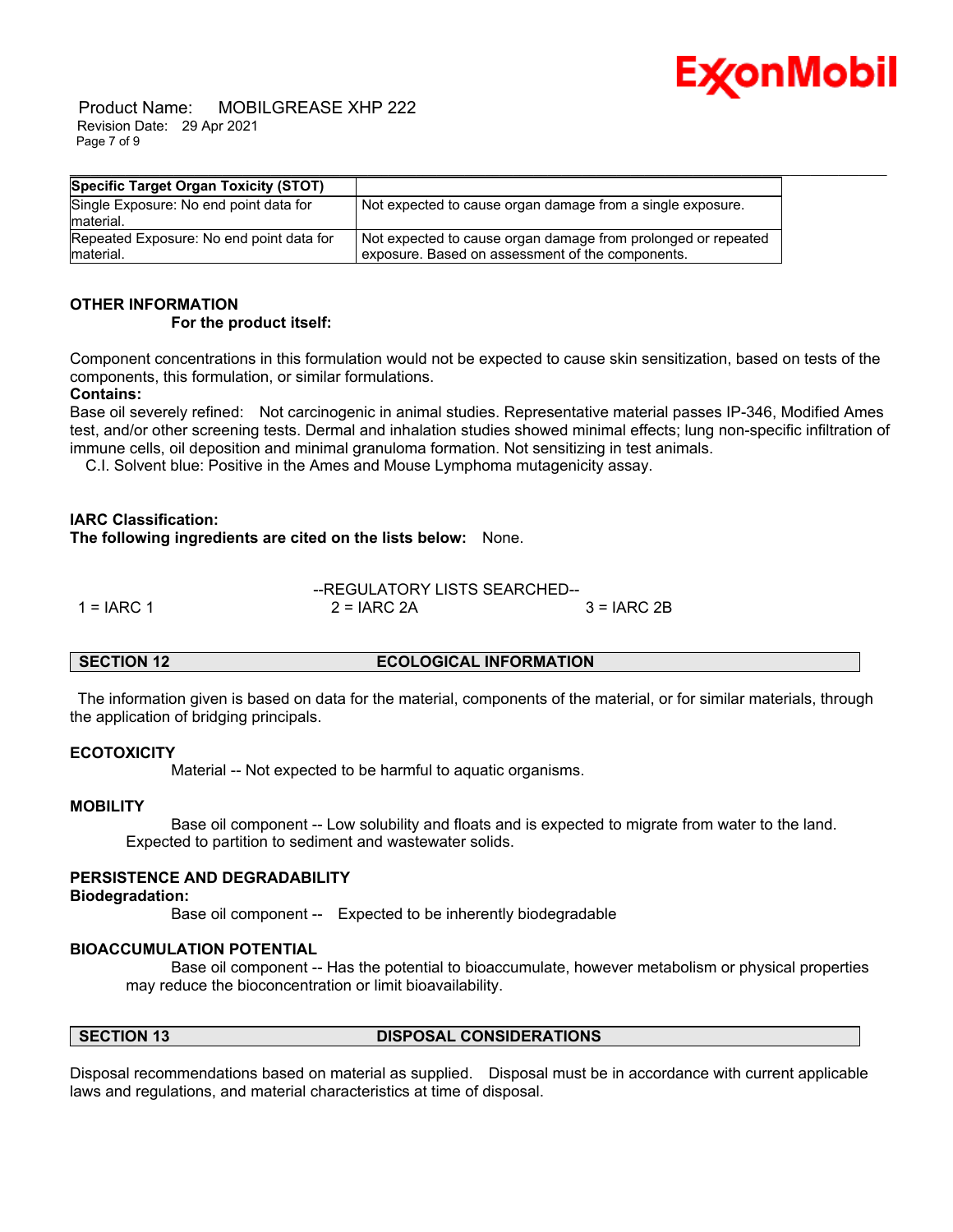

 Product Name: MOBILGREASE XHP 222 Revision Date: 29 Apr 2021 Page 8 of 9

#### **DISPOSAL RECOMMENDATIONS**

 Product is suitable for burning in an enclosed controlled burner for fuel value or disposal by supervised incineration at very high temperatures to prevent formation of undesirable combustion products.

\_\_\_\_\_\_\_\_\_\_\_\_\_\_\_\_\_\_\_\_\_\_\_\_\_\_\_\_\_\_\_\_\_\_\_\_\_\_\_\_\_\_\_\_\_\_\_\_\_\_\_\_\_\_\_\_\_\_\_\_\_\_\_\_\_\_\_\_\_\_\_\_\_\_\_\_\_\_\_\_\_\_\_\_\_\_\_\_\_\_\_\_\_\_\_\_\_\_\_\_\_\_\_\_\_\_\_\_\_\_\_\_\_\_\_\_\_\_

**Empty Container Warning** Empty Container Warning (where applicable): Empty containers may contain residue and can be dangerous. Do not attempt to refill or clean containers without proper instructions. Empty drums should be completely drained and safely stored until appropriately reconditioned or disposed. Empty containers should be taken for recycling, recovery, or disposal through suitably qualified or licensed contractor and in accordance with governmental regulations. DO NOT PRESSURISE, CUT, WELD, BRAZE, SOLDER, DRILL, GRIND, OR EXPOSE SUCH CONTAINERS TO HEAT, FLAME, SPARKS, STATIC ELECTRICITY, OR OTHER SOURCES OF IGNITION. THEY MAY EXPLODE AND CAUSE INJURY OR DEATH.

#### **SECTION 14 TRANSPORT INFORMATION**

**LAND** : Not Regulated for Land Transport

**SEA (IMDG):** Not Regulated for Sea Transport according to IMDG-Code

**Marine Pollutant:** No

**AIR (IATA):** Not Regulated for Air Transport

# **SECTION 15 REGULATORY INFORMATION**

This material is not considered hazardous according to the Law on Chemicals.

## **REGULATORY STATUS AND APPLICABLE LAWS AND REGULATIONS**

**Listed or exempt from listing/notification on the following chemical inventories :**  AIIC, DSL, ENCS, IECSC, ISHL, KECI, PICCS, TCSI, TSCA

# **SECTION 16 OTHER INFORMATION**

## **N/D = Not determined, N/A = Not applicable**

**KEY TO THE H-CODES CONTAINED IN SECTION 3 OF THIS DOCUMENT (for information only):**

H315: Causes skin irritation; Skin Corr/Irritation, Cat 2

H316: Causes mild skin irritation; Skin Corr/Irritation, Cat 3

H317: May cause allergic skin reaction; Skin Sensitization, Cat 1

H318: Causes serious eye damage; Serious Eye Damage/Irr, Cat 1

H319(2A): Causes serious eye irritation; Serious Eye Damage/Irr, Cat 2A

H401: Toxic to aquatic life; Acute Env Tox, Cat 2

H402: Harmful to aquatic life; Acute Env Tox, Cat 3

H411: Toxic to aquatic life with long lasting effects; Chronic Env Tox, Cat 2

H412: Harmful to aquatic life with long lasting effects; Chronic Env Tox, Cat 3